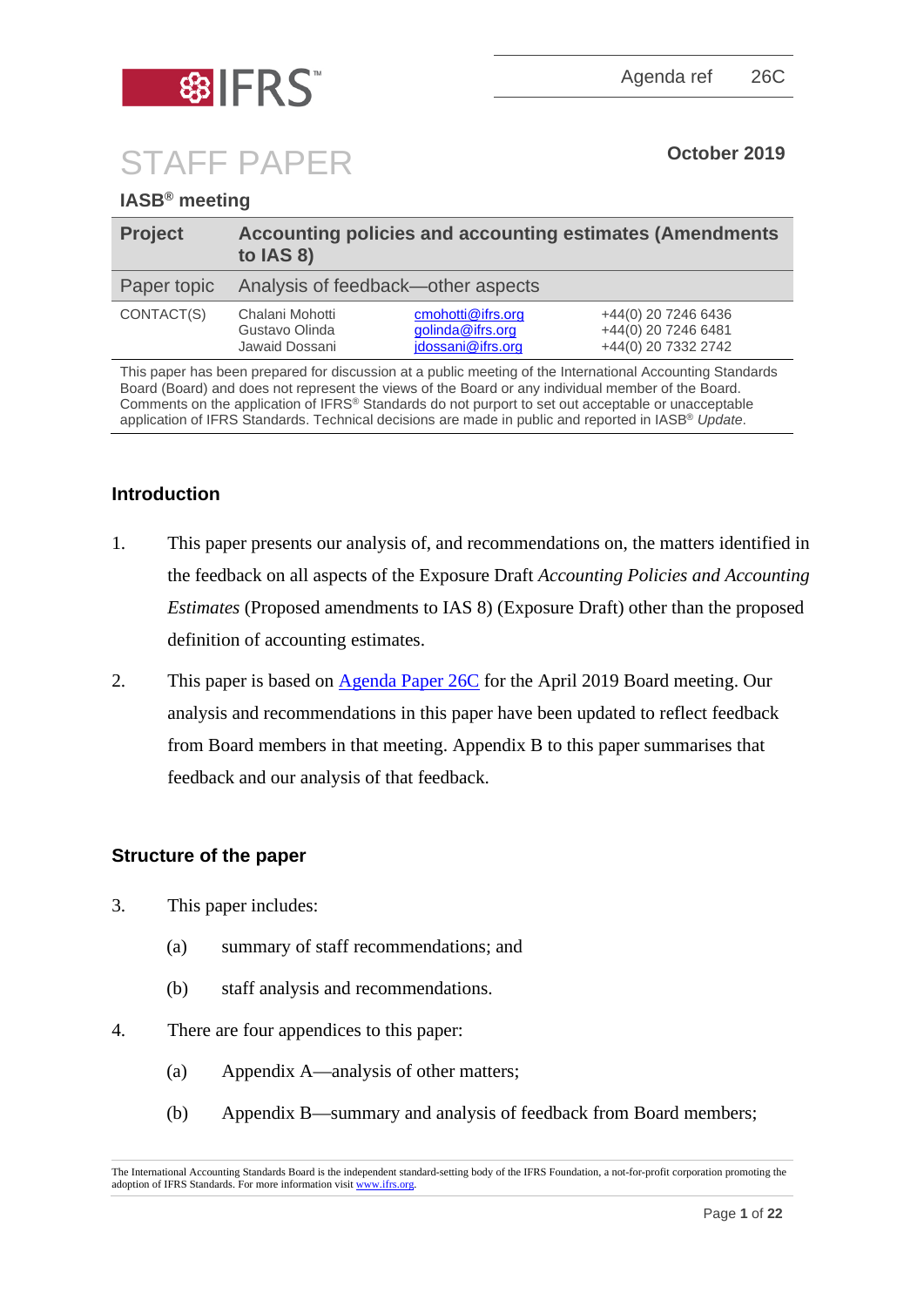- (c) Appendix C—summary and analysis of feedback from Committee and ASAF members; and
- (d) Appendix D—illustrative examples.

### **Summary of staff recommendations**

- 5. We recommend that the Board:
	- (a) not amend the definition of accounting policies (ie retain the existing definition of accounting policies in IAS 8 *Accounting Policies, Changes in Accounting Estimates and Errors*);
	- (b) clarify that if a change is a change in accounting estimate, it cannot also be a change in accounting policy;
	- (c) not add discussion of whether selecting an inventory cost formula constitutes selecting an accounting policy (thus not adding material proposed in paragraph 32B of the Exposure Draft);
	- (d) confirm deletion of IE3 from the *Guidance on Implementing IAS 8*; and
	- (e) add to the *Guidance on Implementing IAS 8* examples that illustrate how an entity would apply the definition of accounting estimates. This material would accompany, but not be part of, IAS 8.

# **Staff analysis and recommendations**

# *Proposed definition of accounting policies*

# *Proposed amendment*

6. The Exposure Draft proposed clarifying the definition of accounting policies by removing the terms 'conventions' and 'rules' and replacing the term 'bases' with 'measurement bases'. Proposed paragraph 5 of IAS 8 in the Exposure Draft states:

> *Accounting policies* are the specific principles, measurement bases, conventions, rules and practices applied by an entity in preparing and presenting financial statements.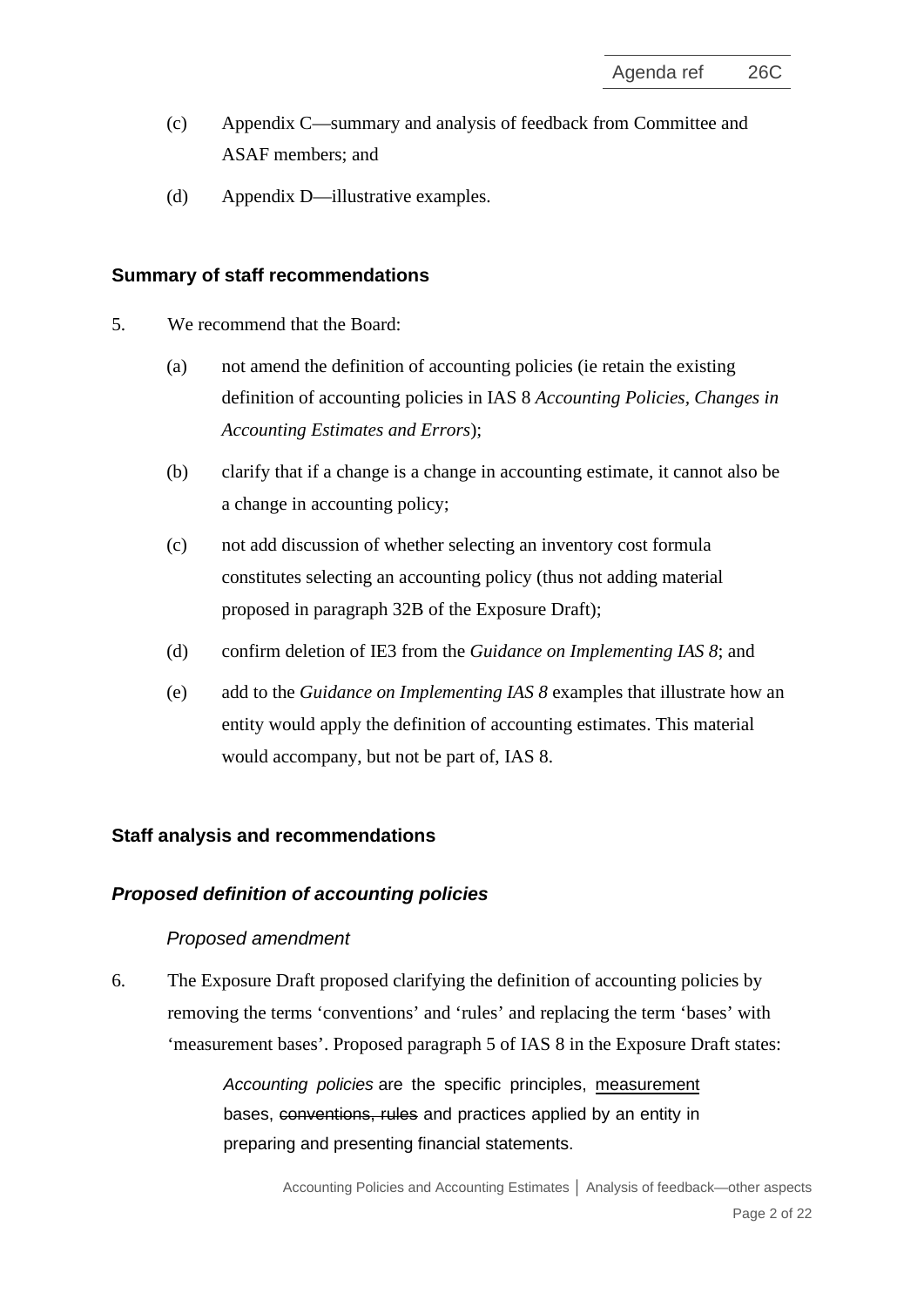#### *Key matters raised*

- 7. Some respondents said it was helpful to amend the definition of accounting policies to remove terms such as 'conventions' and 'rules' that were not clear. However, some respondents questioned whether the proposed changes would improve the definition. This is because the remaining terms in the definition are also not defined and are open to differing interpretations.
- 8. Respondents raised the following key matters in this respect:
	- (a) clarity of the term 'practices' and overlap with accounting estimates;
	- (b) clarity of the term 'measurement bases';
	- (c) the nature of practical expedients; and
	- (d) deletion of the terms 'conventions' and 'rules'.

#### *Clarity of the term 'practices' and overlap with accounting estimates*

- 9. Some respondents suggested that the Board define the term 'practices' and asked whether the inclusion of that term is intended to cover only accounting policies that an entity develops in the absence of an IFRS Standard that applies specifically to a particular transaction, event or condition (ie those policies that an entity develops when it applies the requirements in paragraphs 10-12 of IAS 8). One respondent asked whether the term refers to industry practices (as used in paragraph 12 of IAS 8).
- 10. Some respondents said many accounting estimates are also based on 'practices', therefore, retaining the term in the definition of accounting policies without providing a definition could suggest that all practices, including those used in developing accounting estimates are accounting policies.
- 11. Some respondents also said it is unclear how an estimation technique or a valuation technique differs from a 'practice'. For example, one respondent said the proposed definition does not make it clear whether the method of allocating overheads in determining the cost of inventories would constitute an estimation technique or whether it would constitute an accounting policy (ie a practice).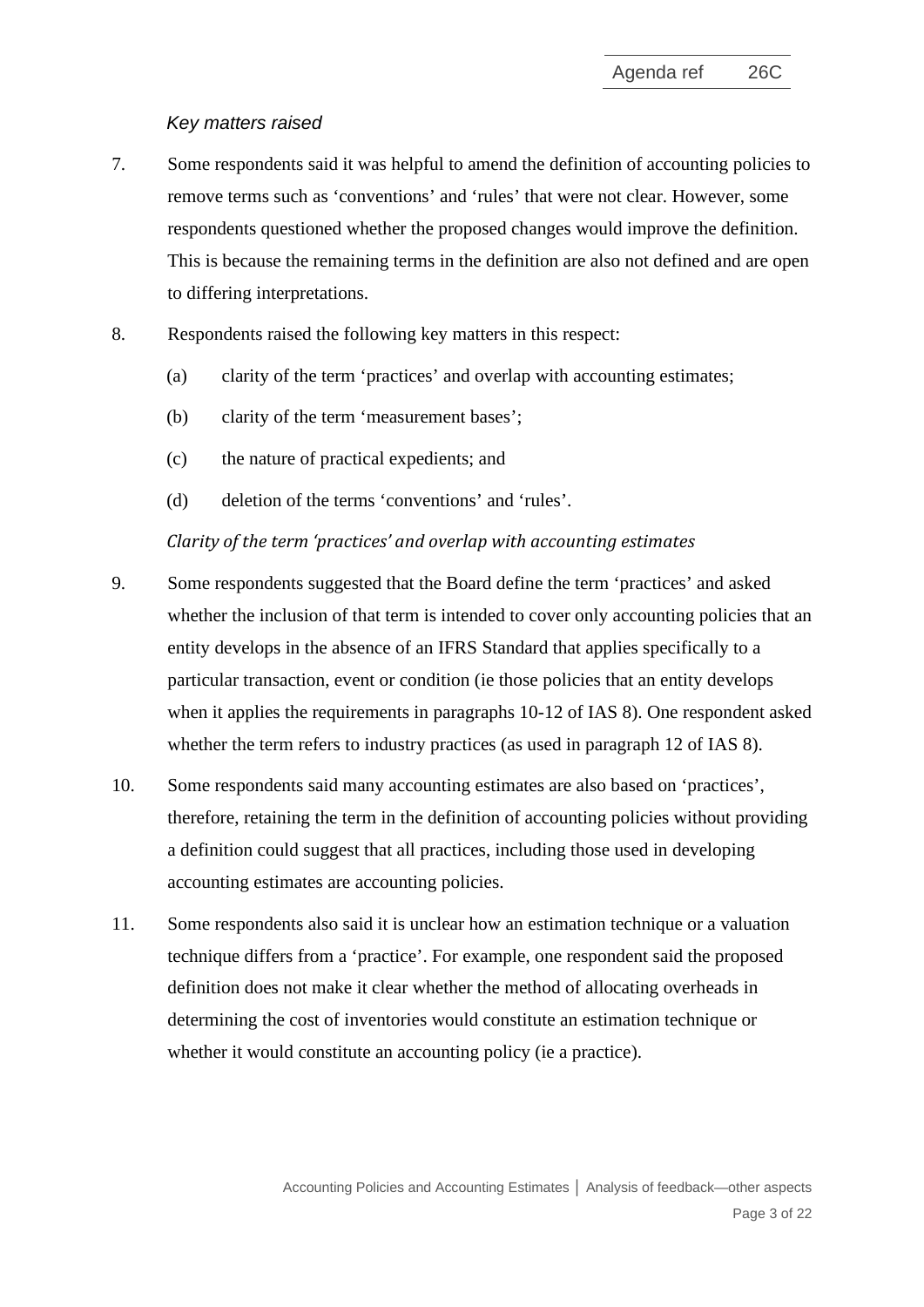#### *Clarity of the term 'measurement bases'*

- <span id="page-3-1"></span>12. Some respondents said replacing 'bases' with 'measurement bases' could unintentionally narrow the scope of an accounting policy. In their view, the term 'bases' in the original definition included not just measurement bases, but also for example, the basis for recognising or presenting items in the financial statements.
- 13. Some respondents also suggested the Board define 'measurement bases'. They said it was not clear whether the Board intended the term to be interpreted in a manner consistent with its use in the *Conceptual Framework for Financial Reporting* issued by the Board in March 20[1](#page-3-0)8 (Conceptual Framework)<sup>1</sup> (eg at the level of historical cost or current value), or whether it also includes, for example, the use or non-use of the going concern concept or the choice between an accrual approach and a cashbased approach.
- <span id="page-3-2"></span>14. Some respondents said including the term 'measurement bases' is unnecessary. This is because, in their view, measurement bases are a subset of principles and paragraph 35 of IAS 8 already states that a change in the measurement basis applied is a change in an accounting policy.

#### *The nature of practical expedients*

15. Some respondents said it was not clear from the proposed definitions of accounting policies and accounting estimates whether practical expedients, whether permitted or required by an IFRS Standard, or those applied by an entity on materiality grounds, would meet the definition of accounting policies. In their view practical expedients, particularly those permitted or required by an IFRS Standard, are generally exceptions from principles and are by nature more rules than principles.

# *Deletion of the terms 'conventions' and 'rules'*

16. Some respondents did not agree with the Board's rationale for deleting the terms 'conventions' and 'rules' from the definition of accounting policies, ie that the meaning of the terms is not clear, and the terms are not used elsewhere in IFRS Standards. These respondents said the remaining terms in the definition, ie principles,

<span id="page-3-0"></span><sup>&</sup>lt;sup>1</sup> Paragraph 6.1 of the Conceptual Framework says that 'A measurement basis is an identified feature—for example, historical cost, fair value or fulfilment value—of an item being measured'.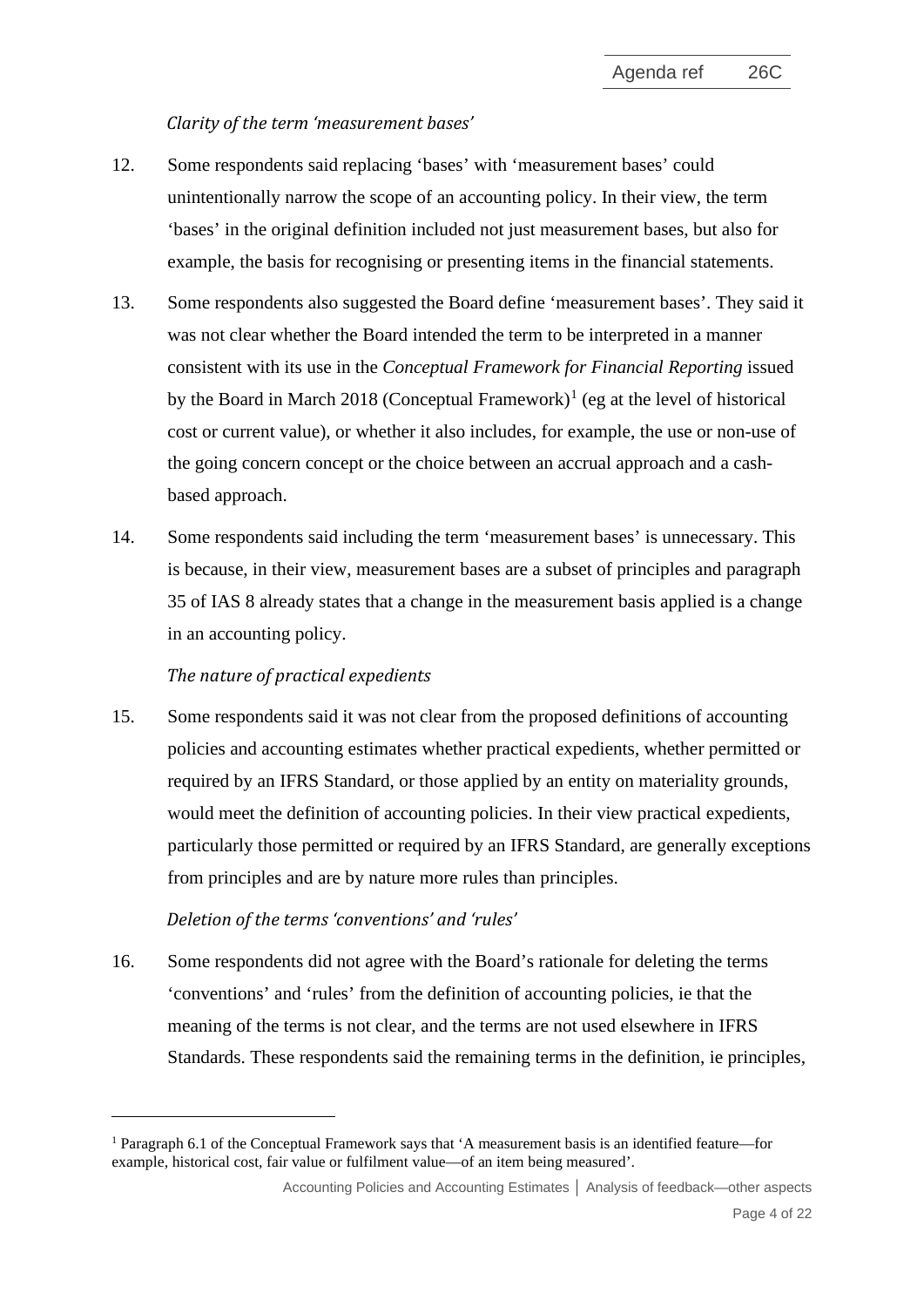practices and measurement basis were also not defined and were open to differing interpretations. Some respondents said a preferred approach would be for the Board to define all terms used in the definition rather than delete the terms 'conventions' and 'rules'.

- 17. One respondent said the term 'rules' was well understood in practice and should not be deleted. On the other hand, another respondent said it was appropriate to delete the term 'rules', not because the meaning of the term is not clear, but rather because, in that respondent's view, rules are a subset of principles.
- 18. One respondent said a convention is generally defined as a way in which something is usually done. In the respondent's view, it is appropriate to delete the term 'conventions', not because the meaning of the term is not clear but rather because it was not an appropriate basis on which to develop an accounting policy.

#### *Staff Analysis*

<span id="page-4-0"></span>19. In proposing to amend the definition of accounting policies, the Board did not intend to narrow or broaden the scope of what constitutes accounting policies. Paragraphs BC6 and BC7 of the Exposure Draft state:

> BC6 In removing the terms 'conventions' and 'rules' from the definition of accounting policies, the Board does not intend to make the definition narrower or broader. Instead it wishes to provide more clarity.

> BC7 The Board proposes to keep the term 'practices'. This is because it thinks that referring to 'principles' only may be perceived as making the definition of accounting policies too narrow.

20. Considering the feedback, we think amending the definition of accounting policies could have unintended consequences—in particular, we think some stakeholders could see the changes as narrowing the scope of what constitutes accounting policies. The main purpose of the proposed amendments to IAS 8 was to clarify the relationship between accounting policies and accounting estimates (ie that an entity uses accounting estimates in applying accounting policies) and to provide a definition of accounting estimates. The proposed amendments to the definition of accounting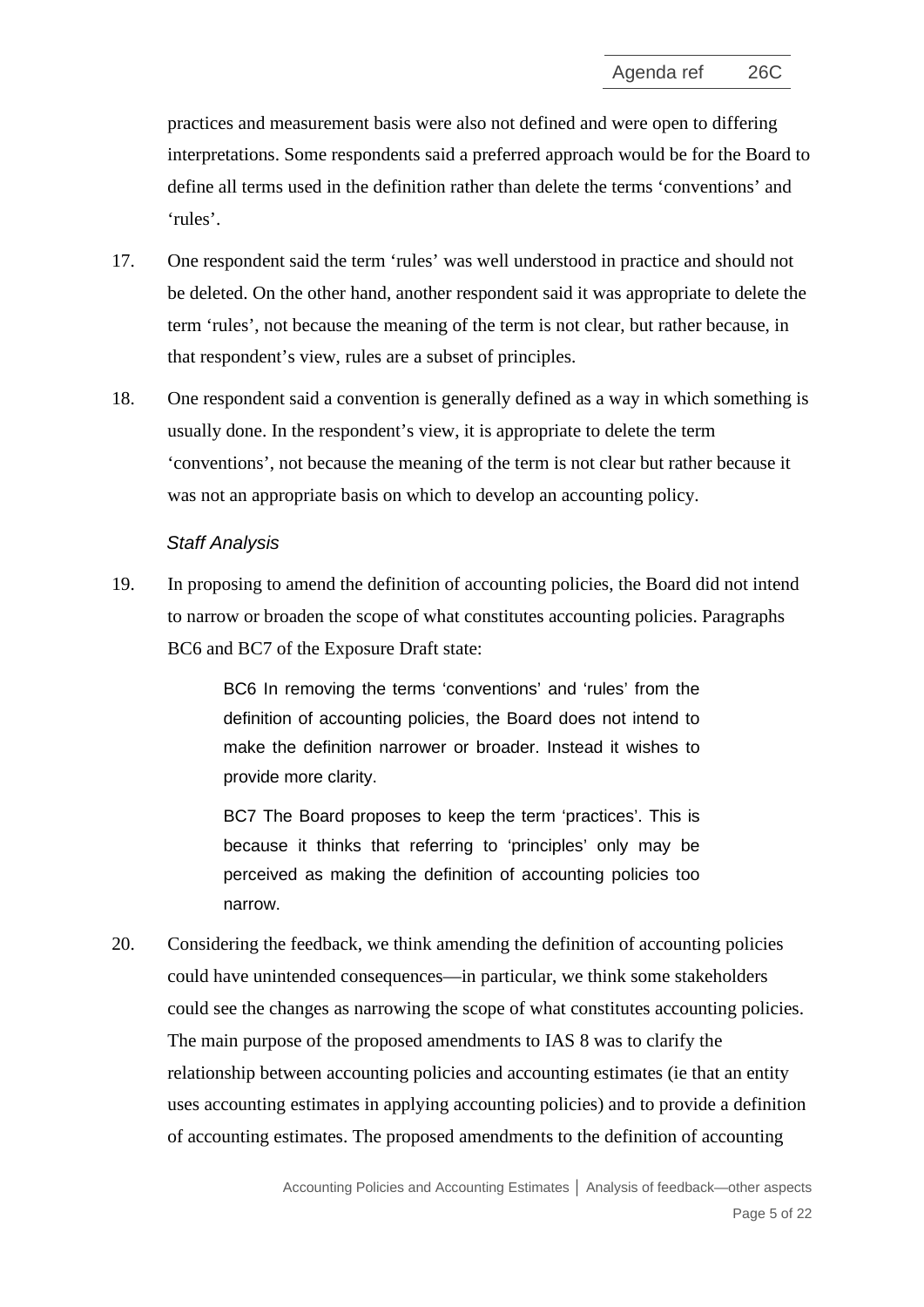policies were only incidental in nature and were intended to remove some ambiguity without narrowing or broadening the scope of what constitutes accounting policies.

- 21. Accordingly, we think the Board should not amend the definition of accounting policies. We also think that defining the remaining terms in the definition of accounting policies (ie principles, measurement bases and practices) is not necessary to meet the aims of this project. In addition, we think defining the remaining terms would be difficult, would broaden the scope of the project and could have unintended consequences.
- <span id="page-5-1"></span>22. However, as explained in Appendix B to this paper, we think that in order to avoid any perceived overlap between the definition of accounting policies and accounting estimates, the Board should clarify that if a change is a change in accounting estimate, it cannot also be a change in accounting policy.

#### *Staff recommendation*

- <span id="page-5-0"></span>23. We recommend that the Board:
	- (a) not amend the definition of accounting policies (ie the Board retain the existing definition of accounting policies in IAS 8);
	- (b) clarify that if a change is a change in accounting estimate, it cannot also be a change in accounting policy.

#### *Proposed amendment regarding inventory cost formulas*

#### *Proposed amendment*

24. The Exposure Draft proposed clarifying that, in applying IAS 2 *Inventories*, selecting the first-in, first-out (FIFO) cost formula or the weighted average cost formula for interchangeable inventories constitutes selecting an accounting policy (see proposed paragraph 32B of IAS 8 in the Exposure Draft—reproduced in Appendix A to Agenda Paper 26A for this meeting). Paragraph BC19–BC20 of the Exposure Draft explain the Board's rationale for proposing this clarification. The Board concluded that selecting one of these two cost formulas does not involve the use of judgement or assumptions to determine the sequence in which those inventories are sold and accordingly, is not an attempt to estimate the actual flow of those inventories.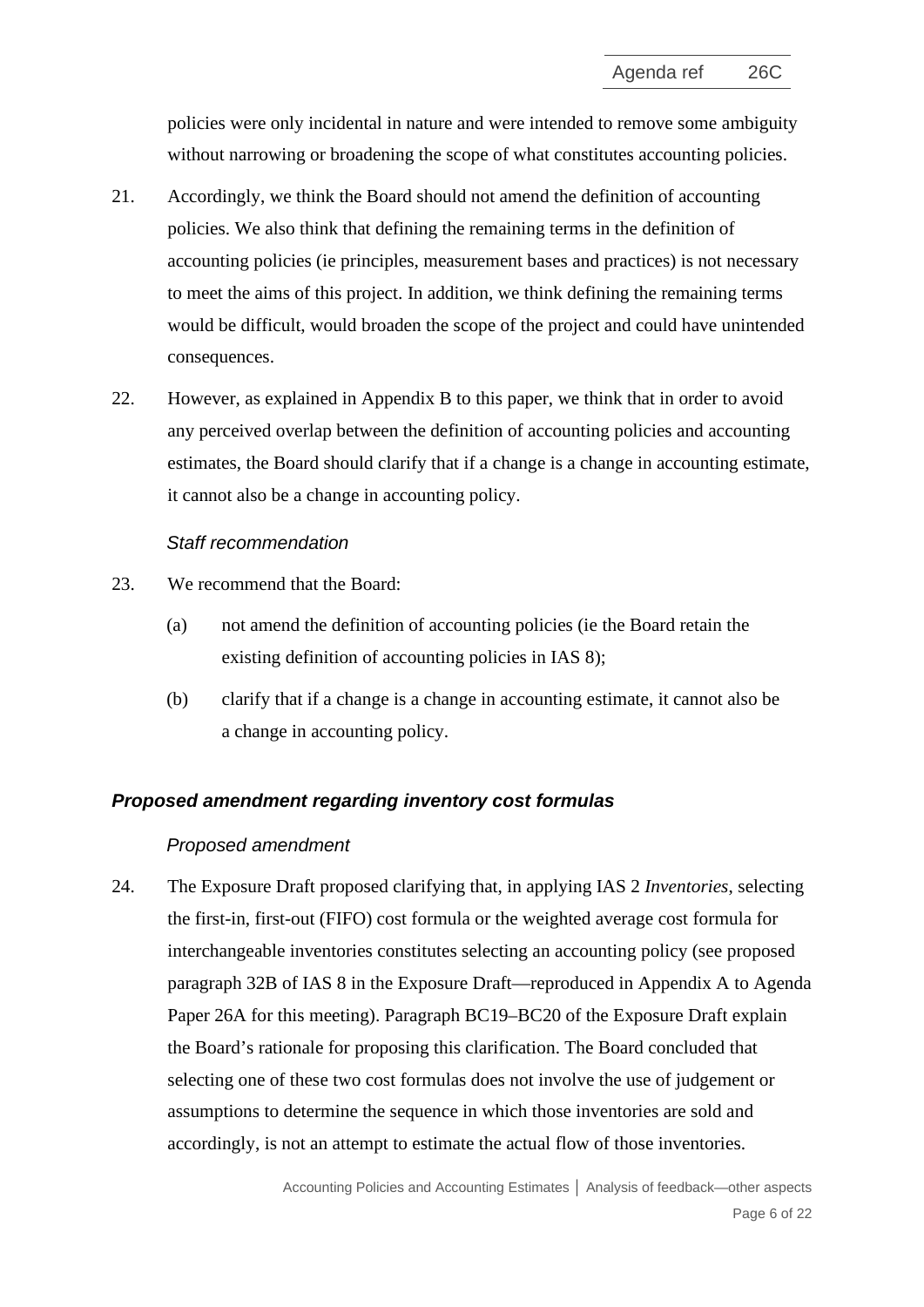Consequently, selecting one of these two cost formulas does not constitute making an accounting estimate.

#### *Key matters raised*

- 25. Several respondents agreed with the Board's conclusion that selecting the FIFO cost formula or the weighted average cost formula for interchangeable inventories constitutes selecting an accounting policy. However, several respondents did not agree with the Board's rationale and said the rationale did not align with the proposed definitions of accounting policies and accounting estimates. These respondents said:
	- *(a) selecting a cost formula requires the use of judgements and assumptions and is an attempt to estimate the actual flow of inventories*

Some respondents said even though IAS 2 allows entities a choice of selecting either the FIFO cost formula or the weighted-average cost formula, selecting an inventory cost formula is an attempt to estimate the actual flow of inventories. This is evidenced by paragraph BC10 of IAS 2 which explains the Board's rationale for eliminating the previously allowed alternative of using the last-in, first-out (LIFO) cost formula. This paragraph states that the LIFO cost formula 'is generally not a reliable representation of actual inventory flows'.

Additionally, some respondents said paragraph 25 of IAS 2 states that an entity uses the same inventory cost formula for all inventories having a similar nature and use to the entity. However, it also states (emphasis added): '…For inventories with a different nature or use, different cost formulas may be *justified*'. This implies that entities must justify and therefore, apply judgement when determining cost formulas in this situation.

# *(b) the rationale for the proposed clarification does not align with the proposed definitions*

Paragraph 9 of IAS 2 requires an entity to measure inventories at the lower of cost and net realisable value. An entity applies the FIFO or weightedaverage cost formula when measuring inventories at cost. Applying the proposed definitions of accounting policies and accounting estimates, some

> Accounting Policies and Accounting Estimates **│** Analysis of feedback—other aspects Page 7 of 22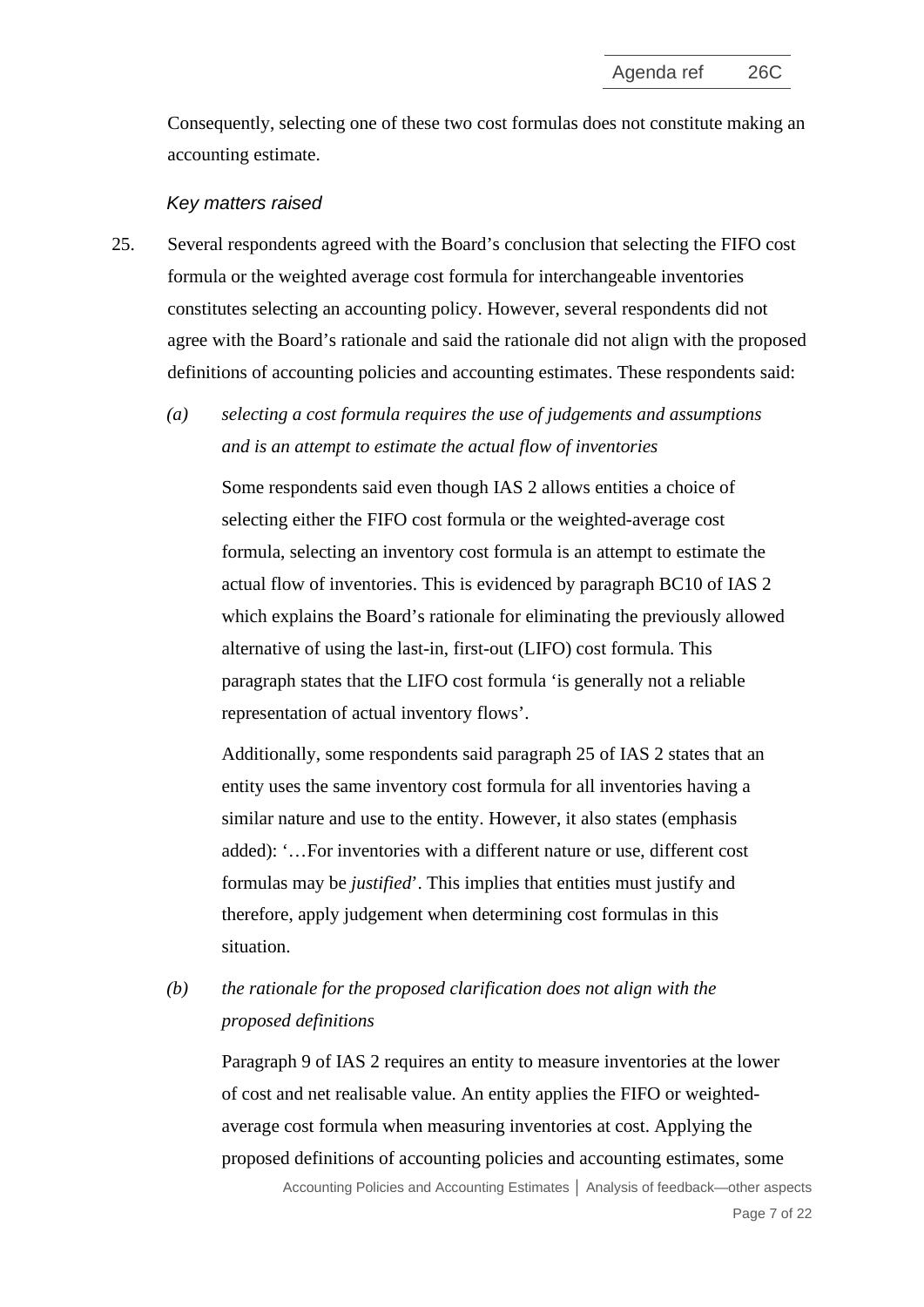respondents said cost is the measurement basis for inventory (ie the accounting policy) and the inventory cost formula an entity applies is the estimation technique or valuation technique the entity uses to determine the cost. Accordingly, selecting a cost formula would constitute making an accounting estimate rather than selecting an accounting policy.

26. Some respondents suggested the Board include the proposed clarification within IAS 2 or as part of a separate section in IAS 8 together with other illustrative examples. These respondents said including this as a separate paragraph within IAS 8 appears to create a rule which is not in line with the principles-based approach in IAS 8. Some respondents also said entities do not often change their cost formulas and questioned the need to provide this clarification particularly when the Board did not provide additional examples of accounting policies and accounting estimates. One respondent said paragraph 36(a) of IAS 2 already says that selecting a cost formula constitutes selecting an accounting policy—this paragraph requires an entity to disclose (emphasis added) 'the *accounting policies* adopted in measuring inventories, *including* the cost formula used'.

#### *Staff Analysis*

<span id="page-7-0"></span>27. The Board's rationale for why selecting a cost formula constitutes selecting an accounting policy raised broader questions about how the proposed definitions of accounting policy and accounting estimate apply in particular situations. The Board initially proposed this clarification because it is a matter that is frequently raised in discussions about improving the definitions of accounting policies and accounting estimates. However, we agree with respondents who said entities do not often change the cost formula used to measure inventories—we are not aware of particular problems in practice in this regard. We also agree with respondents who said paragraph 36(a) of IAS 2 already states that selecting a cost formula constitutes selecting an accounting policy.

#### *Staff recommendation*

28. We recommend that the Board not add discussion of whether selecting an inventory cost formula constitutes selecting an accounting policy (thus not adding material proposed in paragraph 32B of the Exposure Draft).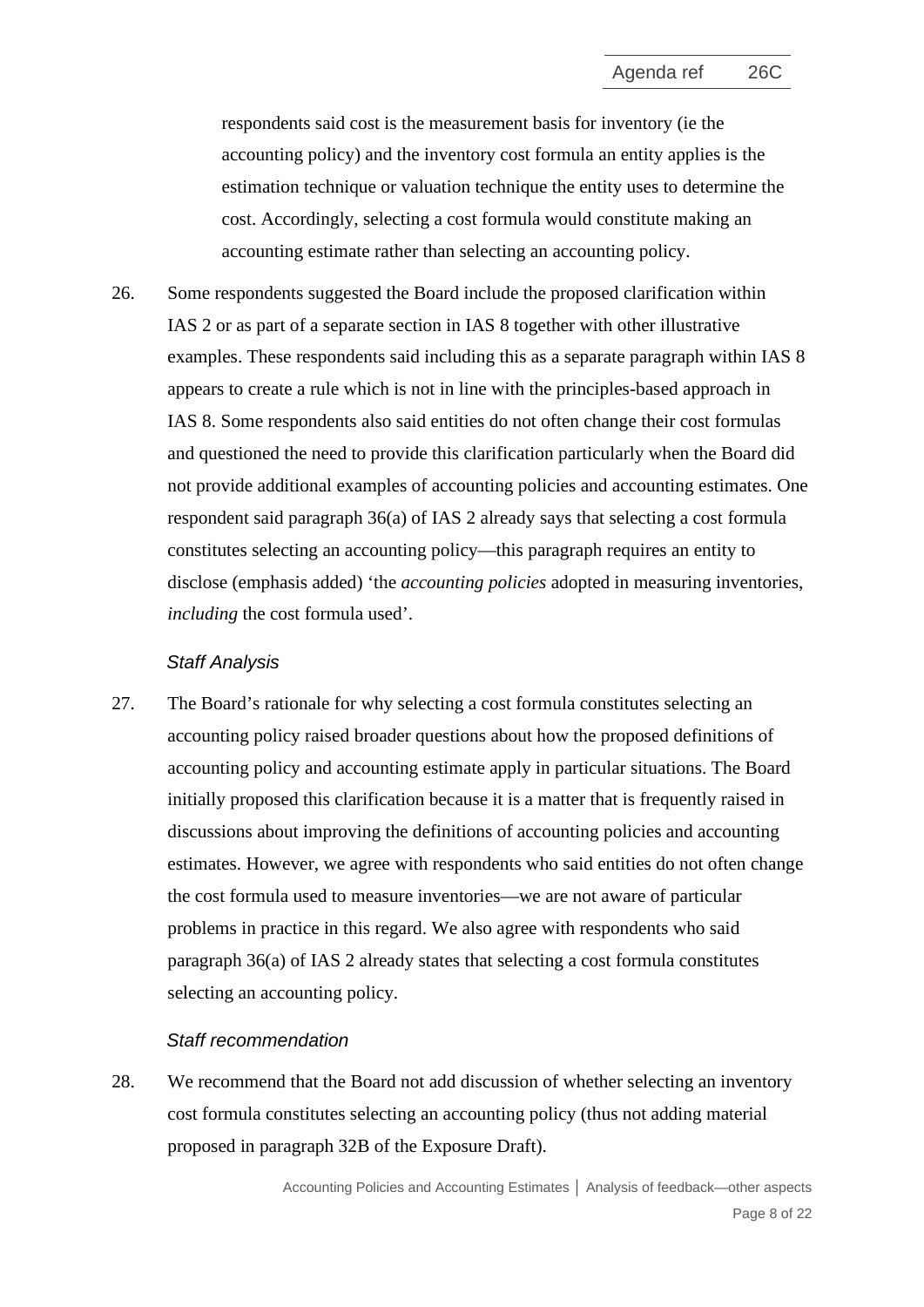# *The proposed deletion of IE3 and request for other examples*

# *Proposed amendment*

29. The Exposure Draft proposed deleting Example 3 from the Guidance on Implementing IAS 8 (IE3). The rationale for the Board's decision was outlined in paragraphs BC25–BC28 of the Exposure Draft. The Board did not propose adding any additional illustrative examples.

### *Key matters raised*

- 30. Some respondents commented on the deletion of IE3. These respondents suggested that the Board update, but not delete IE3. These respondents did not disagree with the Board's rationale for deleting the example, but nonetheless said replacing or updating the example would be helpful.
- 31. Several respondents suggested providing illustrative examples and supporting guidance to help entities distinguish accounting policies from accounting estimates. Some respondents said that although the proposed amendments would provide some clarity, some uncertainties would remain, and the amendments may not deliver sufficient clarification unless supported by additional illustrative examples.

# *Staff Analysis*

# *Deletion of IE3*

32. We continue to agree with the Board's rationale for deleting IE3. In developing the Exposure Draft, the Board considered a substantial rewrite of the example. However, for reasons outlined in paragraph BC27 of the Exposure Draft, the Board decided against such an approach. Paragraph BC27 of the Exposure Draft states:

> …For the following reasons, the Board considers that such a rewrite would produce little or no benefit to readers of IAS 8:

> (a) the example relates too closely to a particular fact pattern to be of general use in distinguishing between accounting policies and accounting estimates; and

> (b) paragraphs 23-27 of IAS 8 set out the required approach for cases where retrospective application of a change in accounting policy is not practicable.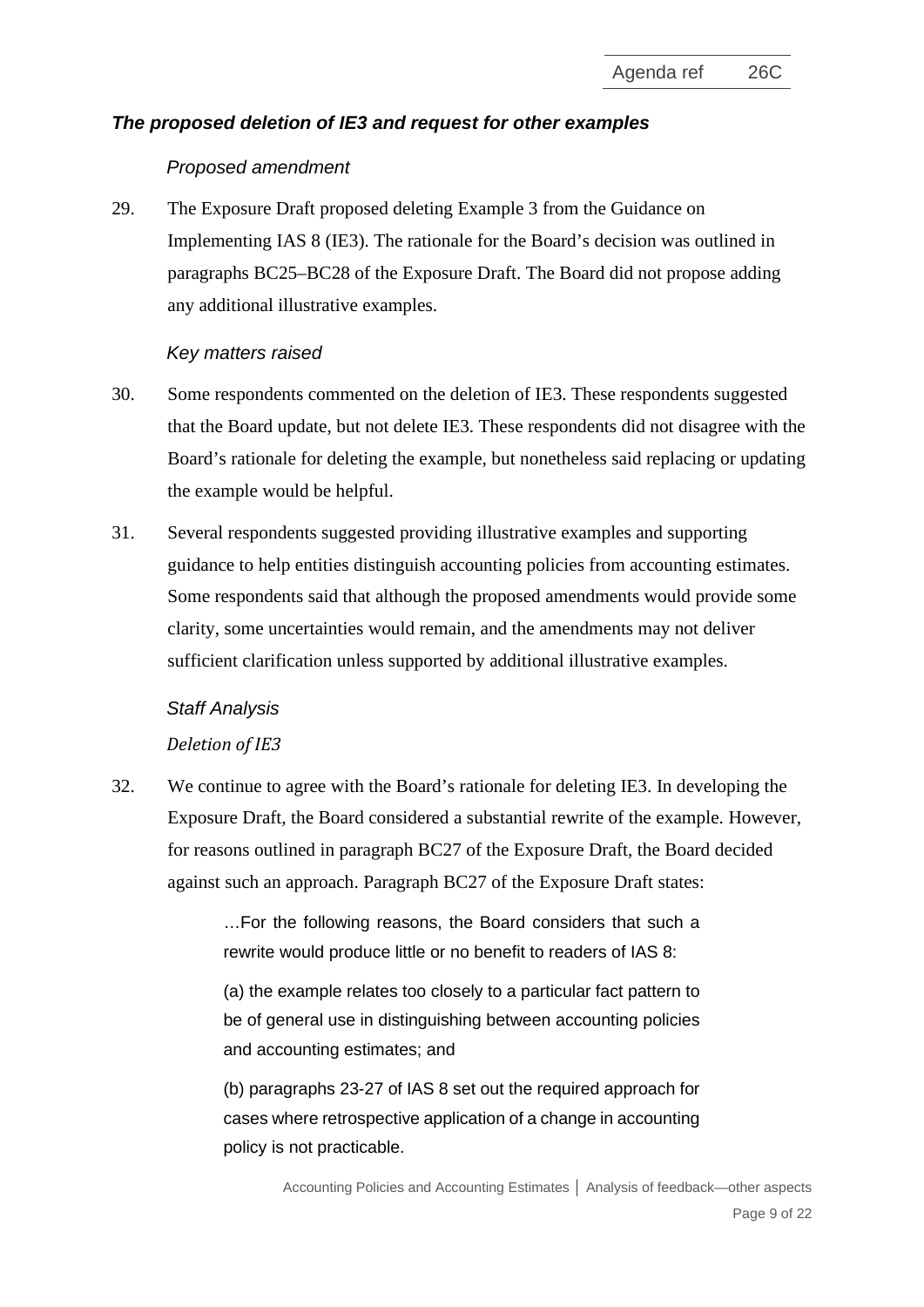#### *Providing illustrative examples*

- <span id="page-9-0"></span>33. We considered whether the Board should provide illustrative examples to help entities apply the amendments.
- 34. In developing the Exposure Draft, the Board considered developing illustrative examples—however, it concluded that any illustrative examples would either be:
	- (a) too obvious, and therefore not helpful; or
	- (b) too complex, therefore difficult to draft due to lack of guidance in underlying IFRS Standards.
- 35. In addition, we developed and presented an illustrative example to ASAF at its meeting in [April 2018.](https://www.ifrs.org/-/media/feature/meetings/2018/april/asaf/asaf-04-accounting-policies-illustrative-examples-april-2018.pdf) Although ASAF members considered the example somewhat helpful, they were of the view that it would not enhance the amendments proposed in the Exposure Draft.
- 36. To be useful, we think illustrative examples should be simple and have wide applicability across a range of different situations and different entity types. We agree with the Board that developing examples that would help entities assess whether a particular change is a change in accounting policy or a change in estimate is difficult. This is because assessing the nature of a change depends on facts and circumstances and we think it is not possible to consider all relevant facts and circumstances while at the same time keeping the example simple and ensuring it continues to be widely applicable.
- 37. Nonetheless, feedback (including that received from members of the Accounting Standards Advisory Forum (ASAF) and the IFRS Interpretations Committee (Committee) on our preliminary views) suggests that it would be important to provide illustrative examples that would help entities understand and apply the amendments.
- 38. Agenda paper 26B for this meeting presents our recommendations on how the Board could revise the proposed definition of accounting estimates. In addition, on the basis of our analysis in this paper (see paragraph [23\)](#page-5-0) we think the Board should not amend the definition of accounting policies (ie should retain the existing definition of accounting policies in IAS 8). Accordingly, we think any example the Board develops should be (a) simple; and (b) limited to helping stakeholders understand how to apply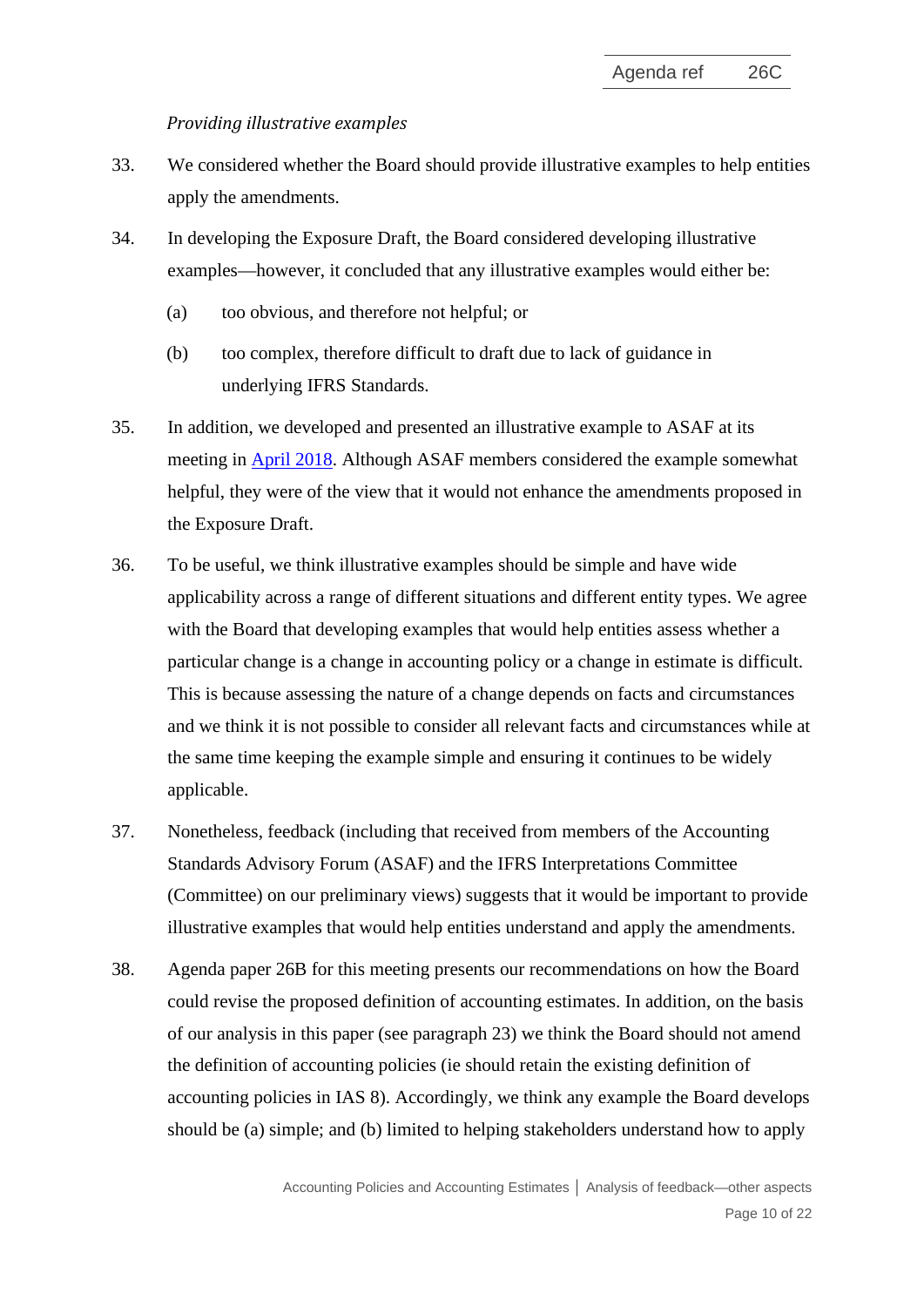the new definition of accounting estimates. It should not necessarily be directed at addressing some or all identified application questions. The examples could simply illustrate some or all of the following:

- (a) what constitutes an accounting estimate (ie an example of a monetary amount in the financial statements that is subject to measurement uncertainty);
- (b) what constitutes a measurement technique (ie an example of a measurement technique used to develop that estimate); and
- (c) how an entity would account for the effects of a change in an input and/or measurement technique used to develop that estimate.
- 39. We think it is possible to develop such examples. Appendix D to this paper includes two such examples. We think the Board should publish examples such as those included in Appendix D. These examples could be added to the *Guidance on Implementing IAS 8*. This material would accompany, but not be part of, IAS 8.

#### *Staff recommendation*

- <span id="page-10-0"></span>40. We recommend that the Board:
	- (a) confirm deletion of IE3 from the *Guidance on Implementing IAS 8*; and
	- (b) add to the *Guidance on Implementing IAS 8* examples that illustrate how an entity would apply the definition of accounting estimates. This material would accompany, but not be part of, IAS 8.

#### *Other matters*

41. Appendix A to this paper sets out our analysis of other matters raised by respondents. We recommend no changes in respect of those matters.

#### *Comments from Committee and ASAF members*

42. Appendix C to this paper analyses comments raised by Committee and ASAF members on our preliminary views on the matters discussed in this paper. Our recommendations in this paper reflect that feedback.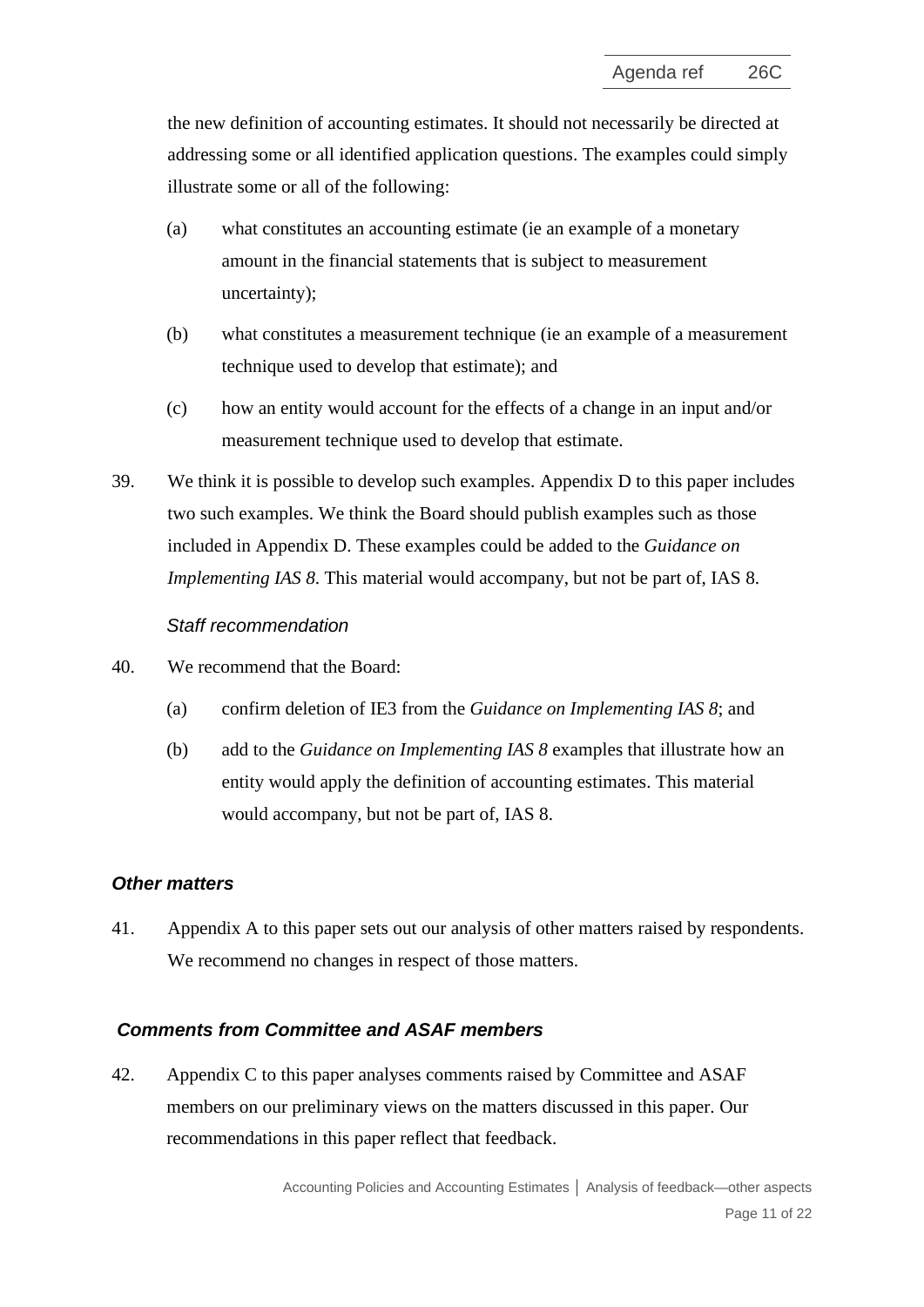# *Summary of recommendations*

<span id="page-11-0"></span>43. We recommend that the Board:

- (a) not amend the definition of accounting policies (ie retain the existing definition of accounting policies in IAS 8);
- (b) clarify that if a change is a change in accounting estimate, it cannot also be a change in accounting policy;
- (c) not add discussion of whether selecting an inventory cost formula constitutes selecting an accounting policy (thus not adding material proposed in paragraph 32B of the Exposure Draft);
- (d) confirm deletion of IE3 from the *Guidance on Implementing IAS 8*; and
- (e) add to the *Guidance on Implementing IAS 8* examples that illustrate how an entity would apply the definition of accounting estimates. This material would accompany, but not be part of, IAS 8.

### **Question for the Board**

Does the Board agree with the recommendations set out in paragraph [43?](#page-11-0)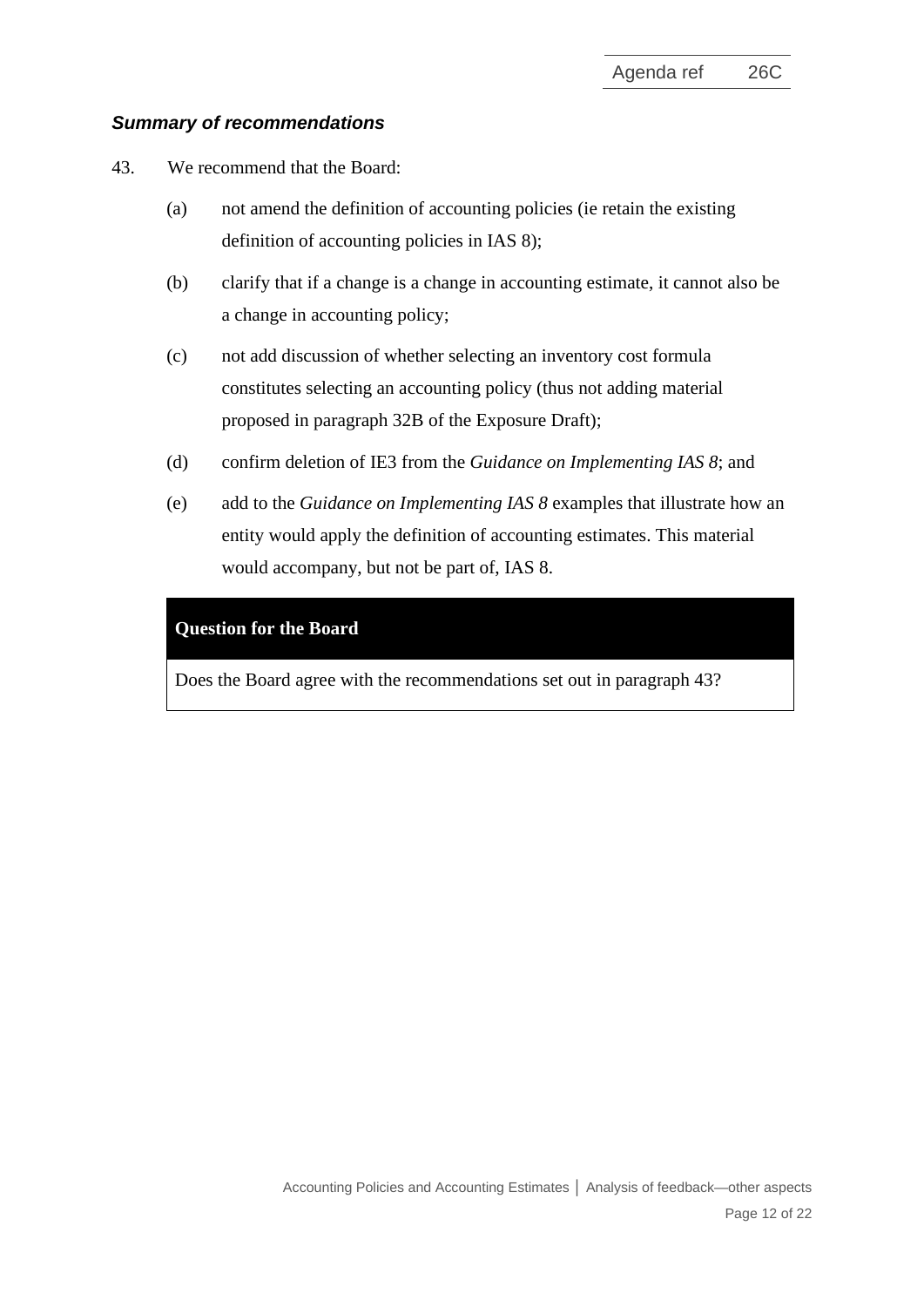Agenda ref 26C

# **Appendix A—analysis of other matters**

A1. The following table summarises other matters raised by respondents together with our analysis and recommendation on those matters.

| <b>Matter</b> |                                                                                                                                                                                                                                                                                                                                                                                                                                 | <b>Staff analysis and recommendation</b>                                                                                                                                                                                                                                                                                                                                |
|---------------|---------------------------------------------------------------------------------------------------------------------------------------------------------------------------------------------------------------------------------------------------------------------------------------------------------------------------------------------------------------------------------------------------------------------------------|-------------------------------------------------------------------------------------------------------------------------------------------------------------------------------------------------------------------------------------------------------------------------------------------------------------------------------------------------------------------------|
| (a)           | Some respondents suggested the Board<br>consider enhancing disclosure<br>requirements, particularly for changes in<br>accounting estimates.                                                                                                                                                                                                                                                                                     | We recommend no change.<br>We are not aware of particular problems with the<br>existing disclosure requirements for changes in<br>accounting estimates and we think providing<br>additional disclosure requirements in this respect<br>is beyond the scope of this project.                                                                                             |
| (b)           | Some respondents suggested the Board<br>consider whether the first sentence of<br>paragraph 35 of IAS $8^2$ is required,<br>particularly because the proposed<br>definition of accounting policies in the<br>Exposure Draft clarifies that measurement<br>basis are accounting policies.                                                                                                                                        | We recommend no change.<br>Based on our analysis, we recommend that the<br>Board not change the definition of accounting<br>policies (see paragraph 23 of this paper).<br>Accordingly, we think the Board should not delete<br>the first sentence of paragraph 35 of IAS 8.                                                                                             |
| (c)           | Some respondents said the proposed<br>definition of accounting policies focuses<br>on presentation and appears to exclude<br>other elements such as recognition and<br>measurement.                                                                                                                                                                                                                                             | We recommend no change.<br>The existing definition of accounting policies<br>refers to 'preparing and presenting financial<br>statements' and does not only refer to 'presenting<br>individual elements in the financial statements'.<br>We think the definition includes accounting<br>policies relating to recognition, measurement,<br>presentation and disclosures. |
| (d)           | Some respondents requested the Board<br>clarify other aspects of IAS 8 such as:<br>(i) how entities account for changes in<br>classification and presentation;<br>(ii) the meaning of 'new information' in<br>the definition of a change in<br>accounting estimate; and<br>(iii) whether the second sentence of<br>paragraph 35 of IAS 8 <sup>3</sup> applies only<br>in the context of measurement bases<br>or more generally. | We recommend no change.<br>We think clarifying other aspects of IAS 8 is<br>beyond the scope of the narrow-scope<br>amendments.                                                                                                                                                                                                                                         |

<span id="page-12-0"></span><sup>&</sup>lt;sup>2</sup> The first sentence of paragraph 35 of IAS 8 states: 'A change in the measurement basis applied is a change in an accounting policy, and is not a [change in an accounting estimate…](http://eifrs.ifrs.org/eifrs/ViewContent?collection=2018_Annotated_Blue_Book&fn=IAS08o_2003-12-01_en-4.html&scrollTo=SL141398)'

<span id="page-12-1"></span><sup>3</sup> The second sentence of paragraph 35 of IAS 8 states '...When it is difficult to distinguish a change in an [accounting policy](http://eifrs.ifrs.org/eifrs/ViewContent?collection=2018_Annotated_Blue_Book&fn=IAS08o_2003-12-01_en-4.html&scrollTo=SL141397) from a change in an accounting estimate, the change is treated as a change in an accounting estimate.'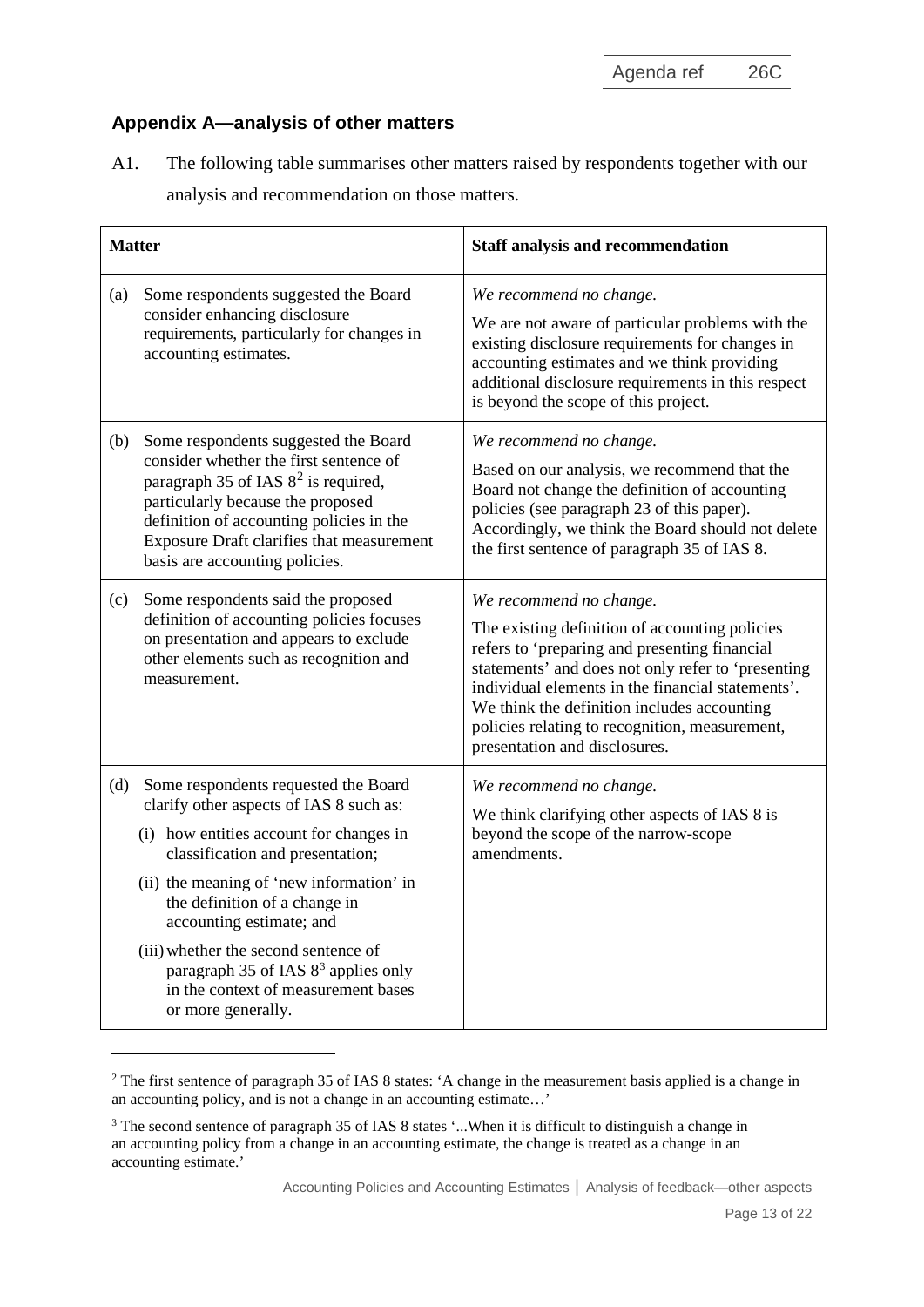Agenda ref 26C

| <b>Matter</b> |                                                                                                                                                                                                                                                                                                                                                                                                                                                      | <b>Staff analysis and recommendation</b>                                                                                                                                                                                                                                                                                |
|---------------|------------------------------------------------------------------------------------------------------------------------------------------------------------------------------------------------------------------------------------------------------------------------------------------------------------------------------------------------------------------------------------------------------------------------------------------------------|-------------------------------------------------------------------------------------------------------------------------------------------------------------------------------------------------------------------------------------------------------------------------------------------------------------------------|
| (e)           | Some respondents suggested that when<br>the Board develops new or amended<br>requirements in future projects, it should<br>specify whether a change is a change in<br>accounting policy or a change in<br>accounting estimate.                                                                                                                                                                                                                       | We recommend no change.<br>Although we agree with respondents that in<br>developing new requirements, the Board should<br>consider specifying whether a change is a change<br>in accounting policy or a change in accounting<br>estimate, we think that recommending this would<br>be beyond the scope of this project. |
| (f)           | Some respondents suggested aligning the<br>timing of finalising these amendments<br>with other proposed changes to IAS 8.                                                                                                                                                                                                                                                                                                                            | To the extent feasible, we will co-ordinate the<br>timing of publishing any amendments to IAS 8.                                                                                                                                                                                                                        |
| (g)           | Some respondents provided some<br>wording suggestions to improve the<br>clarity of the proposed amendments. For<br>example, some respondents suggested<br>that (i) the wording in paragraph 32 of<br>IAS 8 be amended to conform with the<br>amendments; (ii) the wording in<br>paragraph BC9 of the Exposure Draft<br>could be improved; and (iii) the title of<br>the Standard and other headings be<br>amended to conform with the<br>amendments. | We will consider wording suggestions when<br>drafting the final amendments.                                                                                                                                                                                                                                             |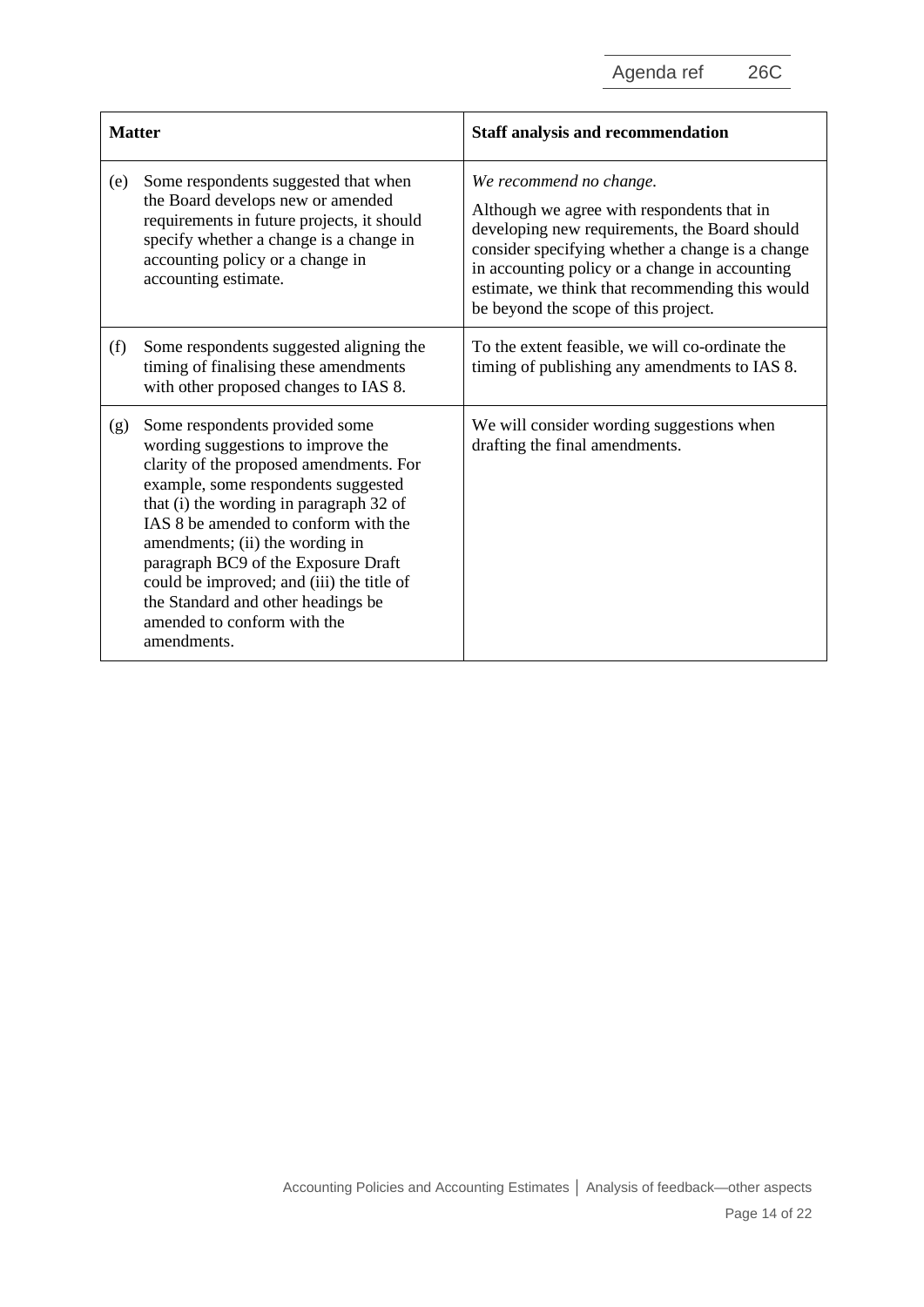Agenda ref 26C

# **Appendix B—summary and analysis of feedback from Board members**

B1. Most Board members supported the analysis and preliminary views on matters addressed in [Agenda Paper 26C](https://www.ifrs.org/-/media/feature/meetings/2019/april/iasb/ap26c-ias-8.pdf) of the Board's April 2019 meeting. Specific matters raised together with our analysis and recommendations are discussed below.

| Feedback                                                                                                                                                                                                                                                               | <b>Analysis and recommendation</b>                                                                                                                                                                                                                                                                                                                                          |  |  |  |
|------------------------------------------------------------------------------------------------------------------------------------------------------------------------------------------------------------------------------------------------------------------------|-----------------------------------------------------------------------------------------------------------------------------------------------------------------------------------------------------------------------------------------------------------------------------------------------------------------------------------------------------------------------------|--|--|--|
| Definition of accounting policies                                                                                                                                                                                                                                      |                                                                                                                                                                                                                                                                                                                                                                             |  |  |  |
| (a) One Board member said replacing<br>bases with measurement bases as<br>proposed in the Exposure Draft was<br>helpful and suggested staff consider<br>making this change to the definition<br>of accounting policies in IAS 8.                                       | We recommend no change.<br>We agree with respondents who said<br>replacing the term bases with measurement<br>bases could have unintended<br>consequences—in particular, it could be<br>seen as narrowing the definition which was<br>not the Board's intention. Paragraphs 12–14<br>of this paper provide further information on<br>respondents' concerns in this respect. |  |  |  |
| (b) One Board member suggested we<br>address any perceived overlap in the<br>definition of accounting policies and<br>accounting estimates by clarifying<br>that if a change is a change in<br>accounting estimate it cannot also<br>be a change in accounting policy. | We agree.<br>As discussed in paragraph 22 of this paper,<br>we recommend that the Board make the<br>clarification suggested.                                                                                                                                                                                                                                                |  |  |  |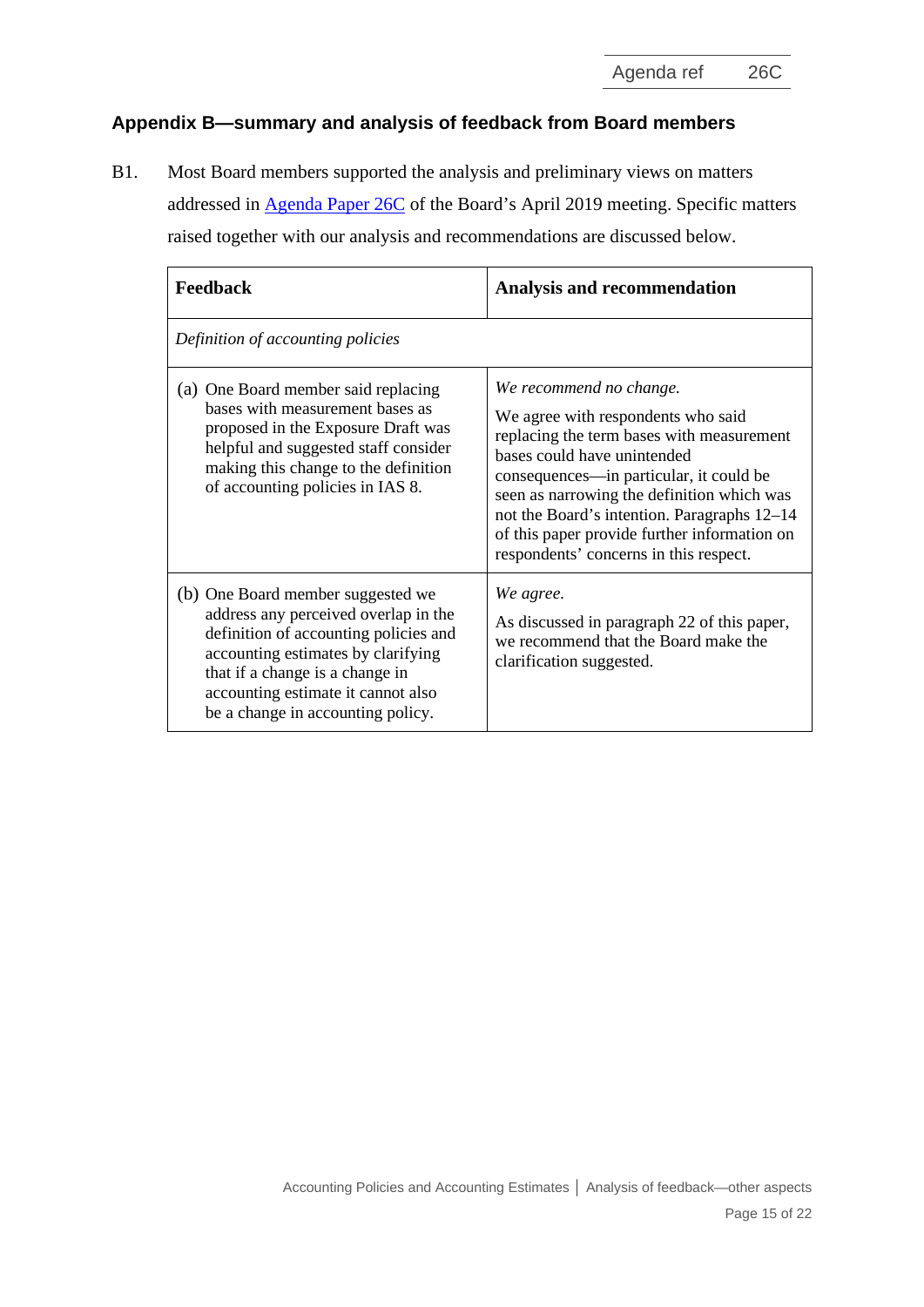# **Appendix C—summary and analysis of feedback from Committee and ASAF members**

- C1. Many Committee and ASAF members expressed support for our preliminary views. Nonetheless, some expressed concerns about:
	- (a) a perceived overlap between the definitions of accounting policies and accounting estimates; and
	- (b) not providing illustrative examples.

The following paragraphs present a summary of the feedback, together with our analysis.

# *Overlap between the definitions of accounting policies and accounting estimates*

# *Summary of comments*

C2. Some Committee members and one ASAF member said there will still be some overlap between the definitions of accounting policies and accounting estimates (for example, because of the use of the term 'practice' in the definition of accounting policies). To resolve this, some suggested that the Board revisit the definition of accounting policies (including defining the terms used in the definition). In particular, one ASAF member said it would be difficult to eliminate the overlap without 'shifting the boundaries' between accounting policies and accounting estimates. However, some ASAF members explicitly supported our preliminary view of not amending the definition of accounting policies.

# *Staff analysis*

- C3. As explained in our analysis of this matter in paragraphs [19](#page-4-0)[–23](#page-5-0) of this paper, in removing the terms 'conventions' and 'rules' from the definition of accounting policies, the Board did not intend to make the definition narrower or broader. Instead the Board wished to provide more clarity.
- C4. We think eliminating any perceived overlap between the definitions of accounting policy and accounting estimates would require either a more fundamental rethinking of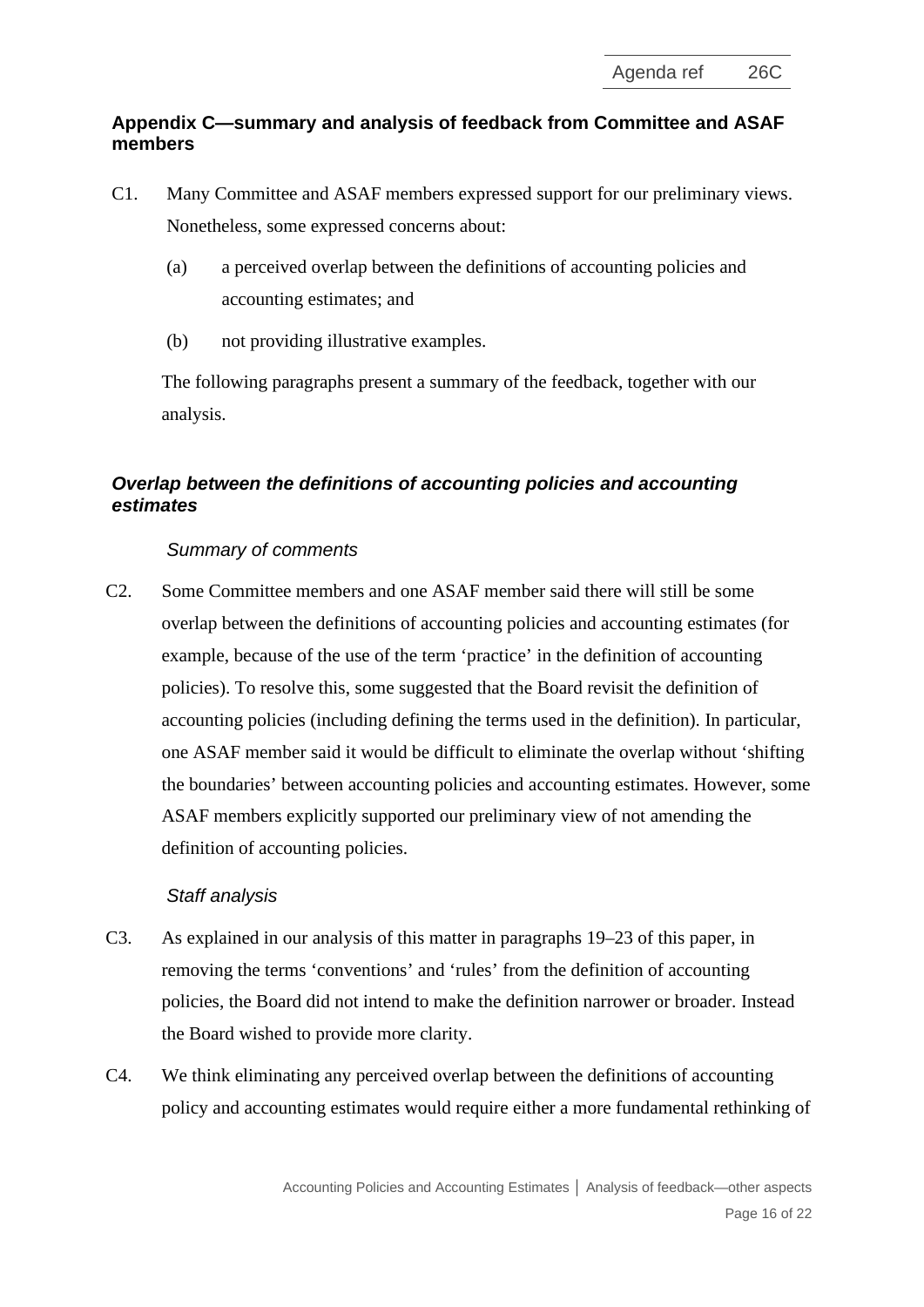the definition of accounting policies or defining each of the terms used in that definition. We think this would be beyond the scope of this narrow-scope project.

- C5. Our proposal to revise the proposed definition of accounting estimates would:
	- (a) state that estimation techniques or valuation techniques are applied in developing accounting estimates; and
	- (b) clarify that if a change is a change in accounting estimate it cannot also be a change in accounting policy.
- C6. We think these recommendations help reduce any perceived overlap between the definitions.

### *Illustrative examples*

### *Summary of comments*

- C7. Many Committee members suggested providing examples to illustrate (a) the thought process an entity would apply when distinguishing accounting policies from accounting estimates and (b) how an entity would apply the revised definition of accounting estimates.
- C8. Some Committee members agreed with our analysis and preliminary view that developing illustrative examples would be challenging. However, they said even simple examples would be helpful. They said not providing examples could make it difficult to apply the amendments and could lead to misapplication of the definitions. Some ASAF members said that if the definitions are clear, the Board should be able to develop illustrative examples. However, one ASAF member said the Board should not provide illustrative examples.
- C9. Some ASAF members and Committee members said the Board could provide examples either as part of the amendments or as separate educational materials that would accompany the amendments. However, some said the Board should provide examples as part of the amendments, because entities would be able to access the material more easily.
- C10. One Committee member suggested that the Board could seek help from national standard-setters to develop the illustrative examples.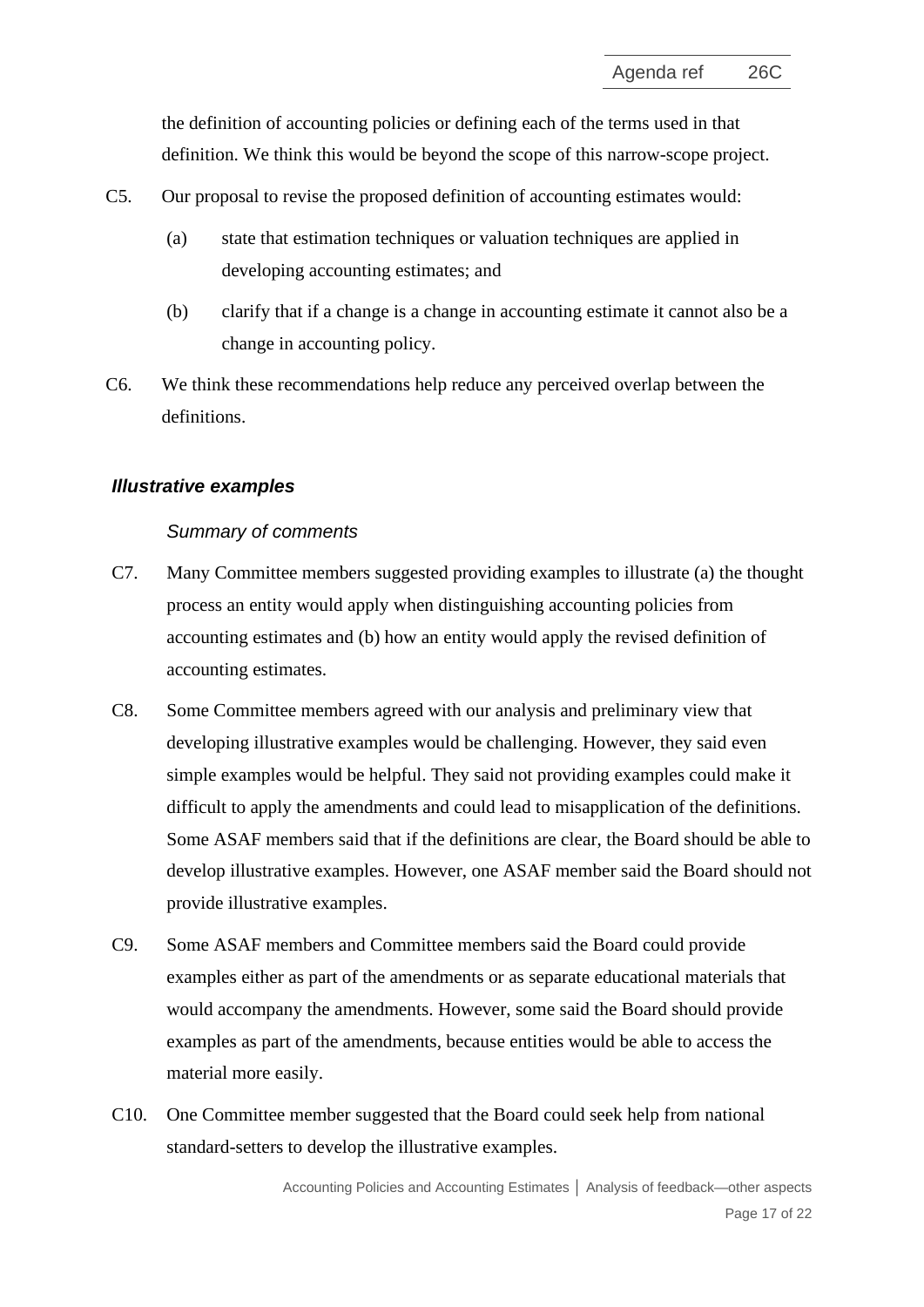#### *Staff analysis*

C11. Our analysis in paragraphs [33](#page-9-0)[–40](#page-10-0) of this paper reflects this feedback.

# *Other comments from the Committee and ASAF members*

#### *Summary of comments*

C12. One ASAF member said the Board should be careful not to characterise a change in inventory cost formulas as a change in accounting estimates—because entities might then change cost formulas frequently. One ASAF member suggested including the clarification originally proposed in the Exposure Draft, but in IAS 2, rather than in IAS 8.

#### *Staff analysis*

C13. As explained in paragraph [27](#page-7-0) of this paper, paragraph 36(a) of IAS 2 already states that selecting a cost formula constitutes selecting an accounting policy and therefore think no further clarification is needed in this respect.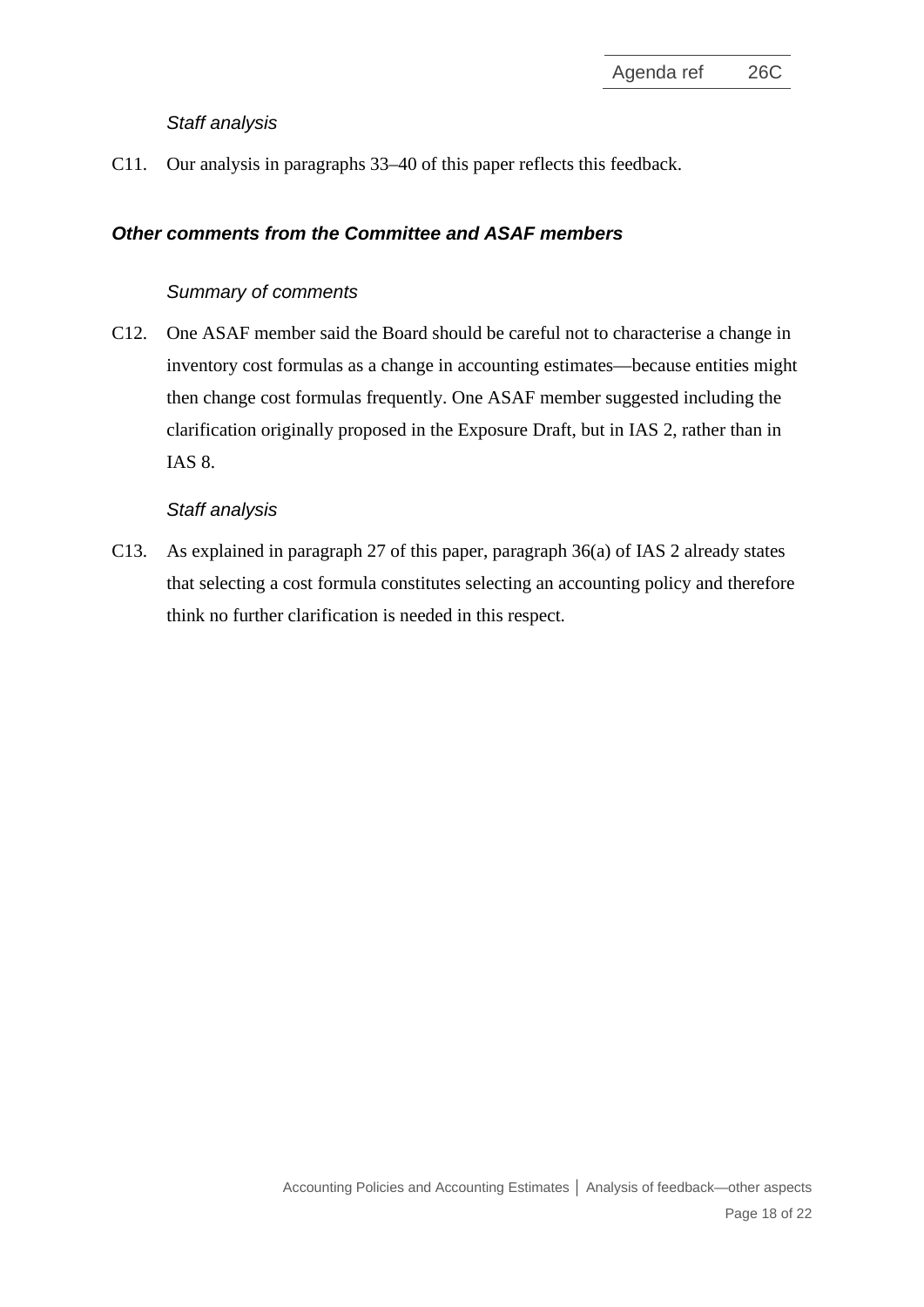# **Appendix D—illustrative examples**

D1. This appendix presents two examples—the objective of the examples is to illustrate the application of the definition of accounting estimates.

### *Example A—Fair value measurement of an investment property*

### *Fact pattern*

- D2. Entity A owns land that it holds for long-term capital appreciation—the land meets the definition of investment property in IAS 40 *Investment Property*.
- D3. IAS 40 allows an entity to choose as its accounting policy either the cost model or the fair value model to measure investments properties after initial recognition. The entity generally applies the chosen accounting policy to all of its investment property. Entity A chooses to apply the fair value model to all its investment properties.
- D4. Applying the fair value model in IAS 40, an entity measures its investment property at fair value (with some exceptions specified in IAS 40). IFRS 13 *Fair Value Measurement* defines fair value as 'the price that would be received to sell an asset or paid to transfer a liability in an orderly transaction between market participants at the measurement date.'
- D5. Paragraph 61 of IFRS 13 requires an entity to 'use valuation techniques that are appropriate in the circumstances and for which sufficient data are available to measure fair value, maximising the use of relevant observable inputs and minimising the use of unobservable inputs.'
- D6. IFRS 13 describes three valuation techniques: the market approach, the cost approach and the income approach. Entity A uses a valuation technique consistent with the income approach to measure the fair value of the investment property. In applying that valuation technique, Entity A estimates what cashflows market participants would use in determining the fair value of the investment property, and then discounts those cash flows using an appropriate discount rate.
- D7. At 31 December 20X1, Entity A changes the discount rate it applies to the valuation technique used to measure the fair value of the land. The change results from changes during the period in market conditions and is not the correction of a prior period error.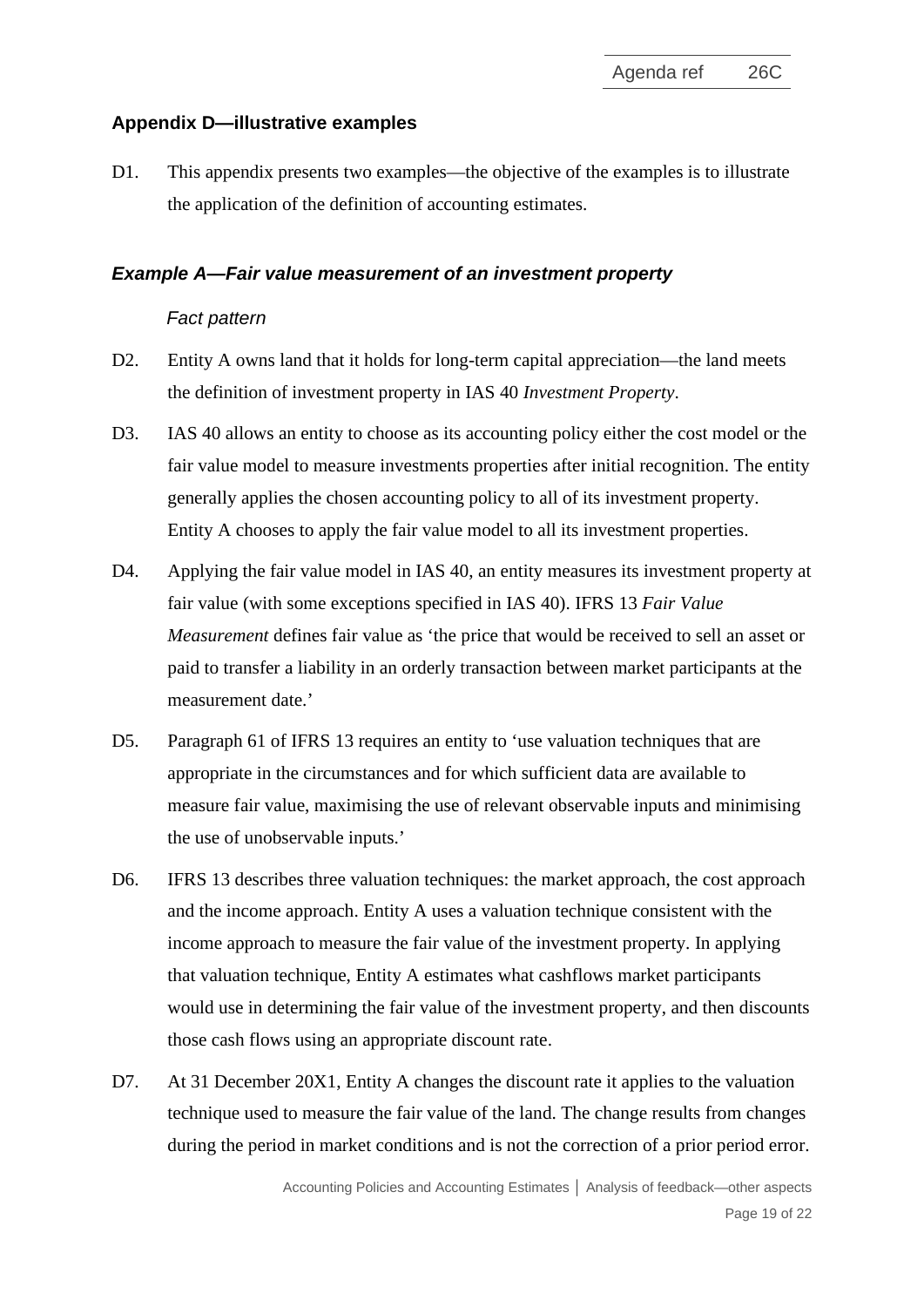### *Applying the revised definition of accounting estimates*

- D8. The fair value of the investment property would meet the recommended definition of accounting estimates.[4](#page-19-0) This is because:
	- (a) the fair value of the investment property is a monetary amount in the financial statements that is subject to measurement uncertainty. Fair value reflects the price that *would* be received or paid in a hypothetical purchase or sale transaction—accordingly, it cannot be observed directly and instead must be estimated.
	- (b) the fair value of the investment property is an output of a measurement technique (a valuation technique) used in applying the accounting policy (fair value model); and
	- (c) in developing its estimate of the fair value of the investment property, Entity A needs to use judgements and assumptions. For example, Entity A uses judgments and assumptions in:
		- (i) selecting the valuation technique that is appropriate in the circumstances (selecting the measurement technique).
		- (ii) developing the inputs that market participants would use in applying the valuation technique, such as discount rates and growth assumptions (applying the measurement technique).
- D9. A change the entity makes to the measurement technique, or to the inputs to that measurement technique would not be a change in accounting policy. The accounting policy—to measure the land at fair value—does not change.
- D10. In the fact pattern, the change in the discount rate would be a change in an input used to estimate the fair value of the investment property. The effect of this change would be a change in accounting estimate.

<span id="page-19-0"></span><sup>4</sup> See paragraph 5 of Agenda Paper 26B for this meeting.

Accounting Policies and Accounting Estimates **│** Analysis of feedback—other aspects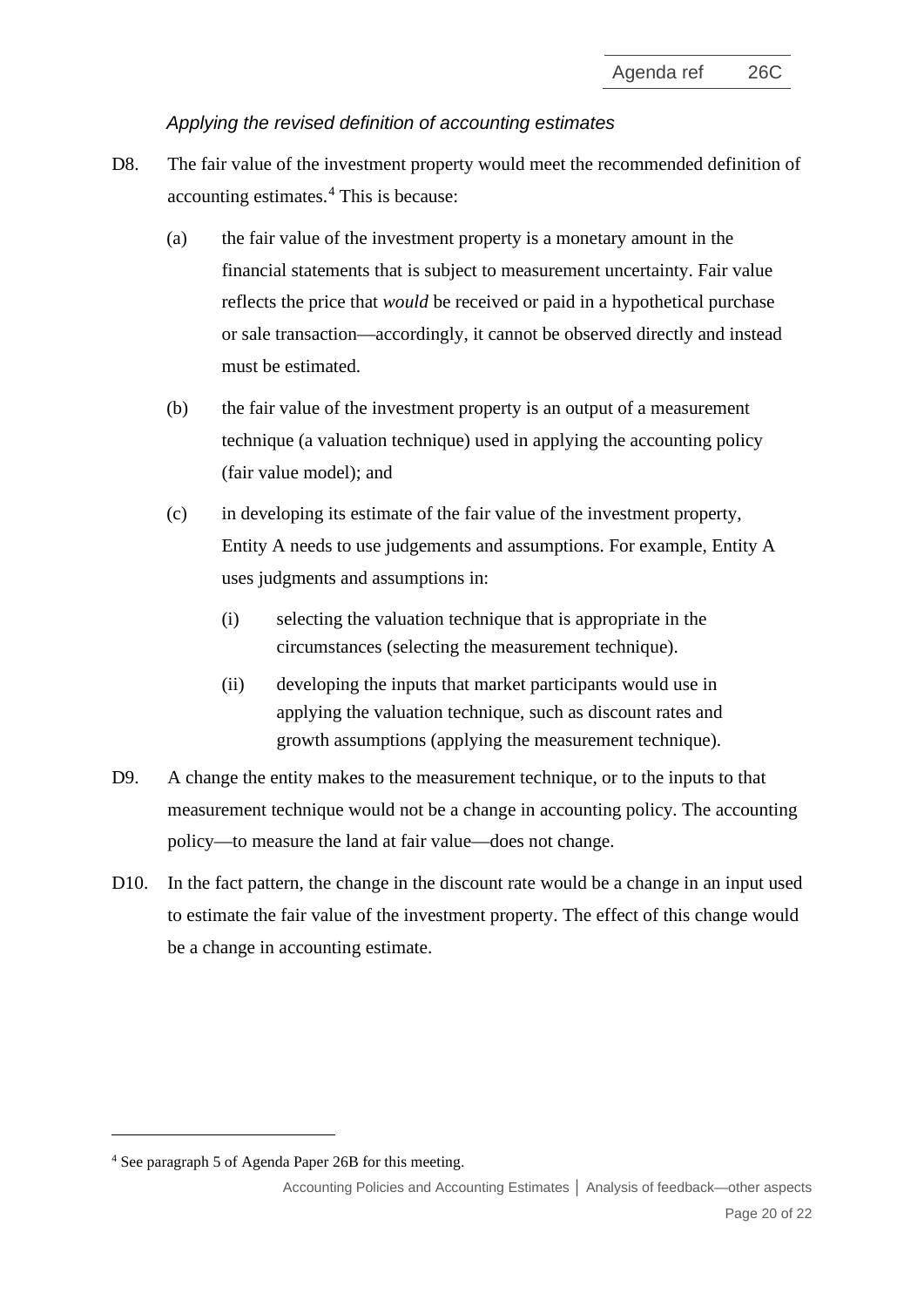#### *Example B—Share-based payments*

#### *Fact pattern*

- D11. At 1 January 20X0, Entity A grants 100 share appreciation rights (SARs) to each of its employees, on condition that the employee remains in its employment for the next three years. The SARs entitle the employees to a future cash payment based on the increase in the entity's share price from the price on 1 January 20X0 over the threeyear vesting period. Entity A accounts for the SARs it grants to its employees as cashsettled share-based payment transactions.
- D12. IFRS 2 *Share‑based Payment* requires an entity to recognise services received in a share-based payment transaction when the services are received. In the case of a cashsettled share-based payment transaction, it requires an entity to also recognise a liability. Applying IFRS 2, the entity measures the services and the liability at the fair value of the liability (as determined applying IFRS 2). The entity remeasures the liability to its fair value at the end of each reporting period and at the date of settlement, with any changes in that fair value recognised in profit or loss. An entity may need to apply a pricing model to estimate the fair value of a cash settled sharebased payment transaction.
- D13. Entity A applies the Black–Scholes–Merton formula (a pricing model) to measure the fair value of the SARs at 1 January 20X0 and at the end of that reporting period. However, during 20X1, Entity A grants new SARs for which the Black-Scholes-Merton formula is not appropriate—therefore, it applies a binomial pricing model to measure the fair value of these new SARs. The binomial pricing model is also an appropriate technique that the entity can use to measure the fair value of the SARs granted on 1 January 20X0. Accordingly, in order to use a single pricing model for all SARs, Entity A decides to change the model it uses to measure the fair value of the SARs granted on 1 January 20X0 to the binomial pricing model. The change in the pricing model is not the correction of a prior period error.